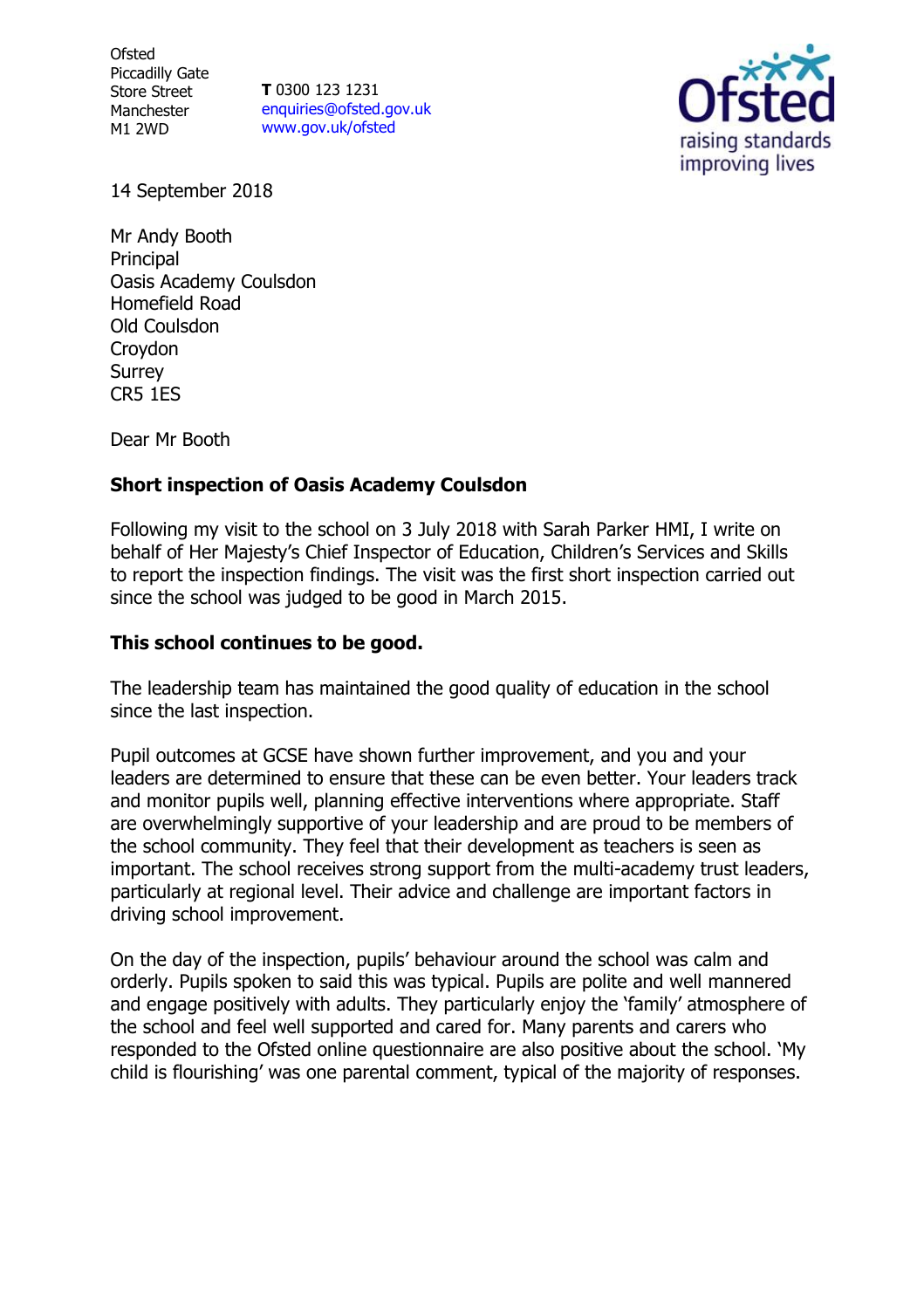

# **Safeguarding is effective.**

Your leadership team has ensured that all safeguarding arrangements are fit for purpose. Checks on the suitability of staff to work at the school are in line with current guidance. The designated safeguarding lead and his team work effectively with external agencies, so that pupils get timely support. Procedures for safeguarding pupils are secure and records of referrals to the local authority are well kept. Staff have received the appropriate training on safeguarding issues, including preventing pupils from being radicalised. Pupils spoken to say they feel safe. They say they receive appropriate advice on a range of safeguarding topics, including staying safe online. The school supports its vulnerable pupils well, for instance offering a summer activity programme.

# **Inspection findings**

- Several areas of focus were agreed at the beginning of the inspection. The first of these was the progress of the most able pupils. This was because the school had identified this group as performing well at GCSE.
- Your leaders carefully track and monitor the progress of the most able pupils across each key stage and quickly intervene for the small number who are below target. You expect classroom teachers to set high levels of challenge in lessons. This was an area for development identified at the last inspection. Individual subjects, for example English, allow time in class for the most able to write in greater depth. This was seen working effectively in a Year 9 lesson on 'Macbeth'. Equally, in art, the most able pupils are given additional tasks to stretch them. However, in some classes, the most able pupils are not always challenged consistently well. For example, inspectors found that some top-set English pupils in Year 9 had not chosen challenging texts which matched their ability. This was hindering their progress.
- The next area of focus was the progress of disadvantaged pupils. These pupils made progress in line with all pupils nationally by the end of 2017. However, they did not make as much progress as other groups at Oasis Academy Coulsdon.
- Systems are in place for tracking the progress of this group of pupils. You and your leaders believe this is effective. The attendance and progress of this group has been a priority for the school, and you have been successful in securing improvements. You ensure that initiatives, ranging from literacy support to a breakfast club, are targeted effectively at disadvantaged pupils. The impact of this has been to improve their attendance and punctuality. You are confident that this has had a positive impact on the progress this group has made this year. However, progress towards closing the attainment gap between these pupils and their peers is still not as fast as you want it to be and, consequently, it remains a whole-school priority.
- Disadvantaged pupils who have special educational needs (SEN) and/or disabilities receive a strong level of support from the SEN co-ordinator. Inspectors saw some very effective teaching-assistant support for pupils in this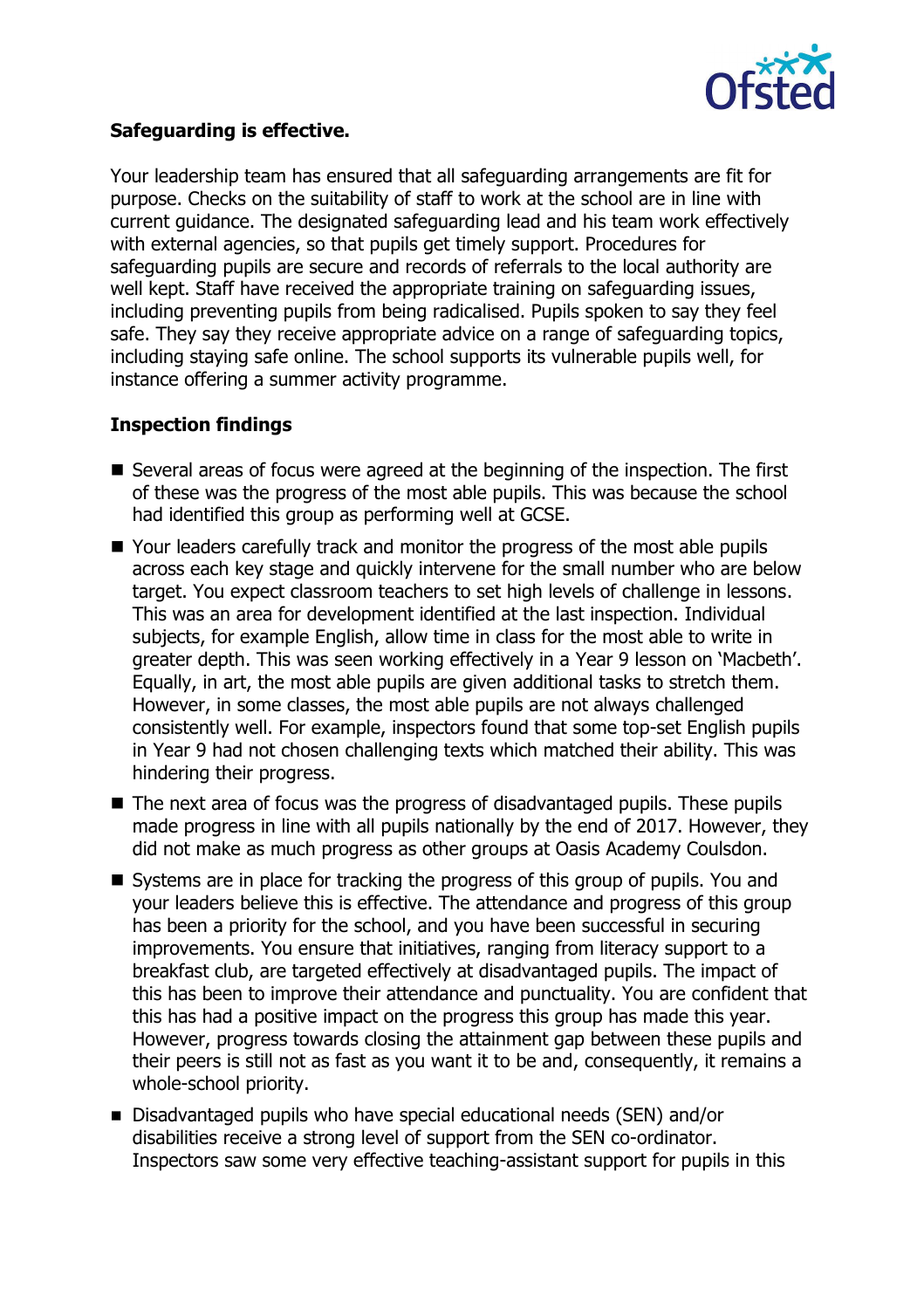

group. This ensures that current pupils are accessing the curriculum and it helps them to make good progress.

- A final area of focus was the variance between subject outcomes in the 2017 GCSE results. The school did particularly well in some subject areas, but less so in others. You have focused intensively on ensuring consistently high-quality teaching across all subject areas. This was another area identified at the last inspection. You have recruited new teachers and encouraged all staff to share best practice. You have reviewed the GCSE options process, so that pupils have greater choice. The introduction of a carousel in Year 7 enables all pupils to gain a foundation in French, German, or Spanish. Therefore, pupils are acquiring language skills and vocabulary earlier in key stage 3. You believe this will help them when they get to GCSE, particularly in Spanish.
- $\blacksquare$  In the classrooms visited, inspectors witnessed the strongest teachers motivate and engage pupils, by ensuring that their careful planning of tasks met the pupils' needs. However, in some lessons this was not consistently the case. The progress shown in books sometimes varied, with some pupils clearly making strong progress over time and others less so.
- You are confident that the changes you have made will continue to close the gap between the highest-performing subjects and others. Current progress information provided by you supports this view. You have developed a clear procedure for sharing the practice seen in the most effective departments. However, you are aware of the need to develop and extend this process, in order to ensure greater consistency between departments.

# **Next steps for the school**

Leaders and those responsible for governance should ensure that:

- $\blacksquare$  the most able pupils are further challenged, especially when choosing tasks independently
- teachers share good practice between departments to eliminate differences in subject performance further
- $\blacksquare$  the progress of disadvantaged pupils continues to be a priority, so that they attain as highly as their peers

I am copying this letter to the chair of the board of trustees and the chief executive officer of the multi-academy trust, the regional schools commissioner and the director of children's services for Croydon. This letter will be published on the Ofsted website.

Yours sincerely

Stephen Adamson **Her Majesty's Inspector**